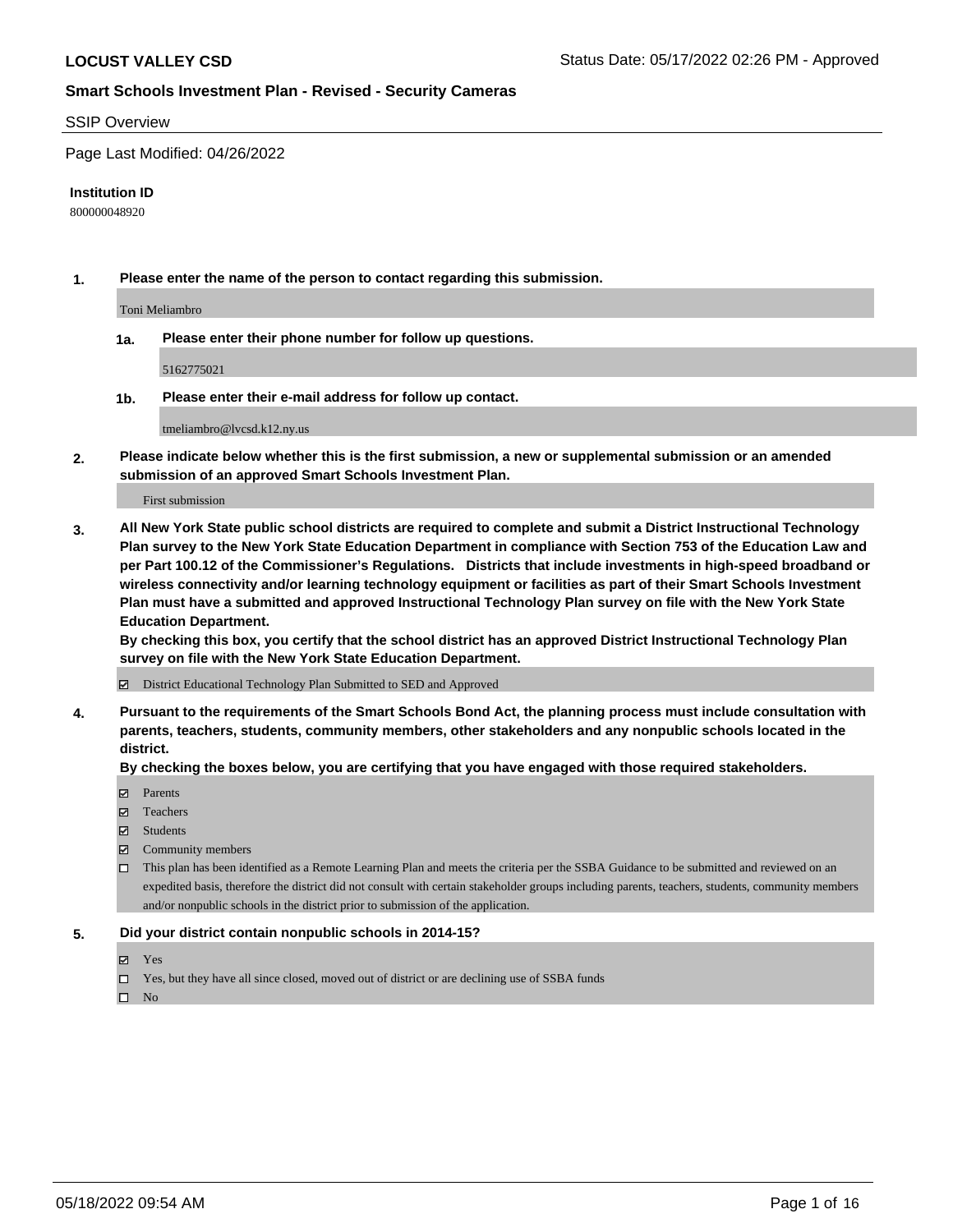### SSIP Overview

Page Last Modified: 04/26/2022

#### **6. Certify that the following required steps have taken place by checking the boxes below:**

- The district developed and the school board approved a preliminary Smart Schools Investment Plan.
- $\boxtimes$  The preliminary plan was posted on the district website for at least 30 days. The district included an address to which any written comments on the plan should be sent.
- $\boxtimes$  The school board conducted a hearing that enabled stakeholders to respond to the preliminary plan. This hearing may have occured as part of a normal Board meeting, but adequate notice of the event must have been provided through local media and the district website for at least two weeks prior to the meeting.
- The district prepared a final plan for school board approval and such plan has been approved by the school board.
- $\boxtimes$  The final proposed plan that has been submitted has been posted on the district's website.
- This Plan has been identified as a Remote Learning Plan and meets the criteria per the SSBA Guidance to be submitted and reviewed on an expedited basis, therefore this plan has not met certain stakeholder engagement requirements including, consulting with nonpublic schools in advance of plan submission, having the school board conduct a hearing on the plan and/or posting the plan to the district website for a minimum of 30 days. This district will post the Remote Learning Plan to the district's website upon submission of the application.
- **6a. Please upload the proposed Smart Schools Investment Plan (SSIP) that was posted on the district's website, along with any supporting materials. Note that this should be different than your recently submitted Educational Technology Survey. The Final SSIP, as approved by the School Board, should also be posted on the website and remain there during the course of the projects contained therein.**

doc09967820220323131651.pdf

**6b. Enter the webpage address where the final Smart Schools Investment Plan is posted. The Plan should remain posted for the life of the included projects.**

http://www.lvcsd.k12.ny.us/board\_of\_education/smart\_schools\_bond\_act

**7. Please enter an estimate of the total number of students and staff that will benefit from this Smart Schools Investment Plan based on the cumulative projects submitted to date.**

2,500

**8. An LEA/School District may partner with one or more other LEA/School Districts to form a consortium to pool Smart Schools Bond Act funds for a project that meets all other Smart School Bond Act requirements. Each school district participating in the consortium will need to file an approved Smart Schools Investment Plan for the project and submit a signed Memorandum of Understanding that sets forth the details of the consortium including the roles of each respective district.**

 $\Box$  The district plans to participate in a consortium to partner with other school district(s) to implement a Smart Schools project.

**9. Please enter the name and 6-digit SED Code for each LEA/School District participating in the Consortium.**

| <b>Partner LEA/District</b> | <b>ISED BEDS Code</b> |
|-----------------------------|-----------------------|
| (No Response)               | (No Response)         |

### **10. Please upload a signed Memorandum of Understanding with all of the participating Consortium partners.**

(No Response)

#### **11. Your district's Smart Schools Bond Act Allocation is:**

\$386,964

### **12. Final 2014-15 BEDS Enrollment to calculate Nonpublic Sharing Requirement**

|            | l Public Enrollment | Nonpublic Enrollment | Total Enrollment | l Nonpublic Percentage |
|------------|---------------------|----------------------|------------------|------------------------|
| Enrollment | 2.159               | 427                  | 2.586.00         | 16.51                  |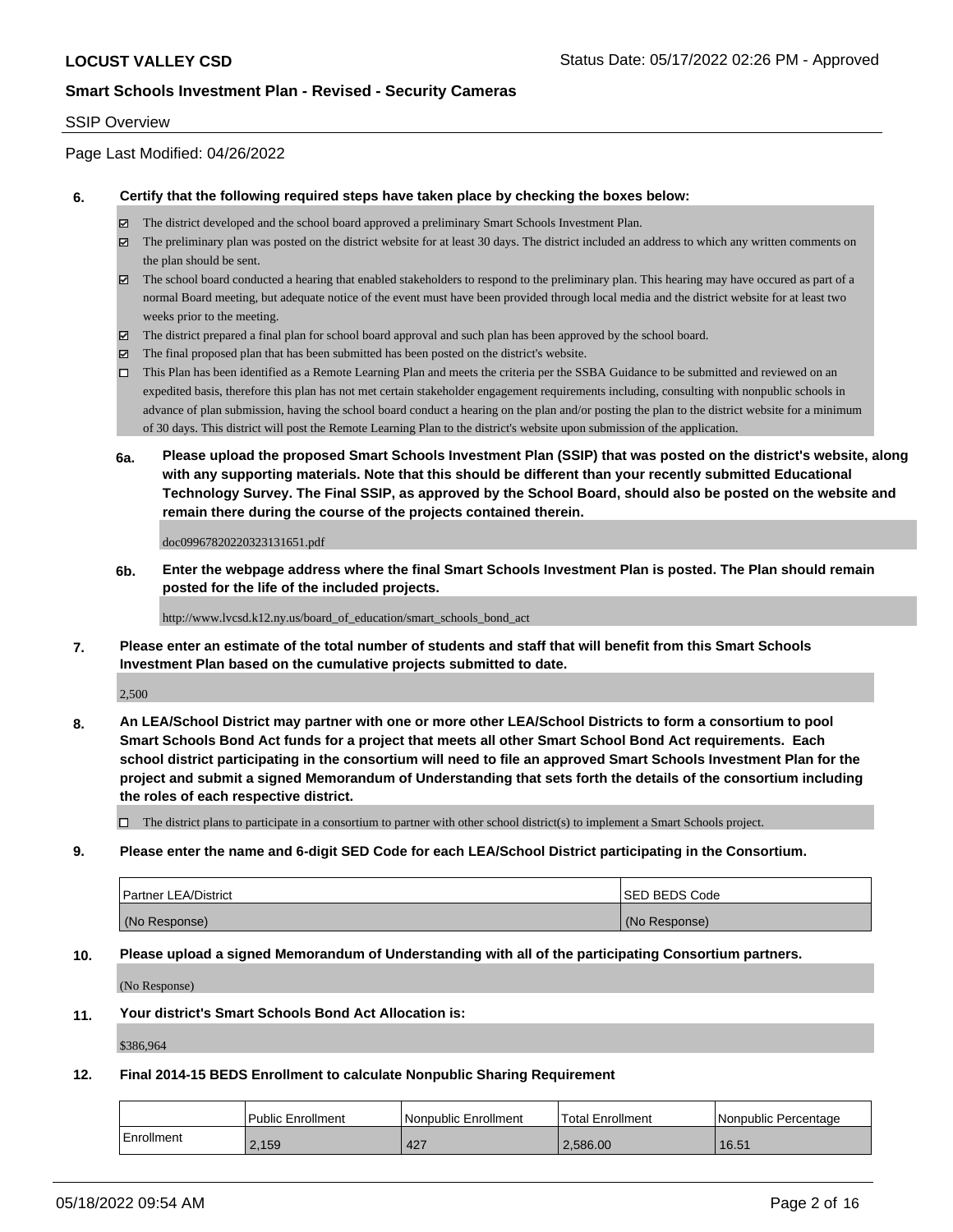# SSIP Overview

Page Last Modified: 04/26/2022

# **13. This table compares each category budget total, as entered in that category's page, to the total expenditures listed in the category's expenditure table. Any discrepancies between the two must be resolved before submission.**

|                                                 | Sub-Allocations | <b>Expenditure Totals</b> | Difference |
|-------------------------------------------------|-----------------|---------------------------|------------|
| School Connectivity                             | 0.00            | 0.00                      | 0.00       |
| Connectivity Projects for<br><b>Communities</b> | 0.00            | 0.00                      | 0.00       |
| Classroom Technology                            | 0.00            | 0.00                      | 0.00       |
| Pre-Kindergarten Classrooms                     | 0.00            | 0.00                      | 0.00       |
| Replace Transportable<br><b>Classrooms</b>      | 0.00            | 0.00                      | 0.00       |
| High-Tech Security Features                     | 386,868.69      | 386,868.69                | 0.00       |
| Nonpublic Loan                                  | 0.00            | 0.00                      | 0.00       |
| Totals:                                         | 386,869         | 386,869                   | 0          |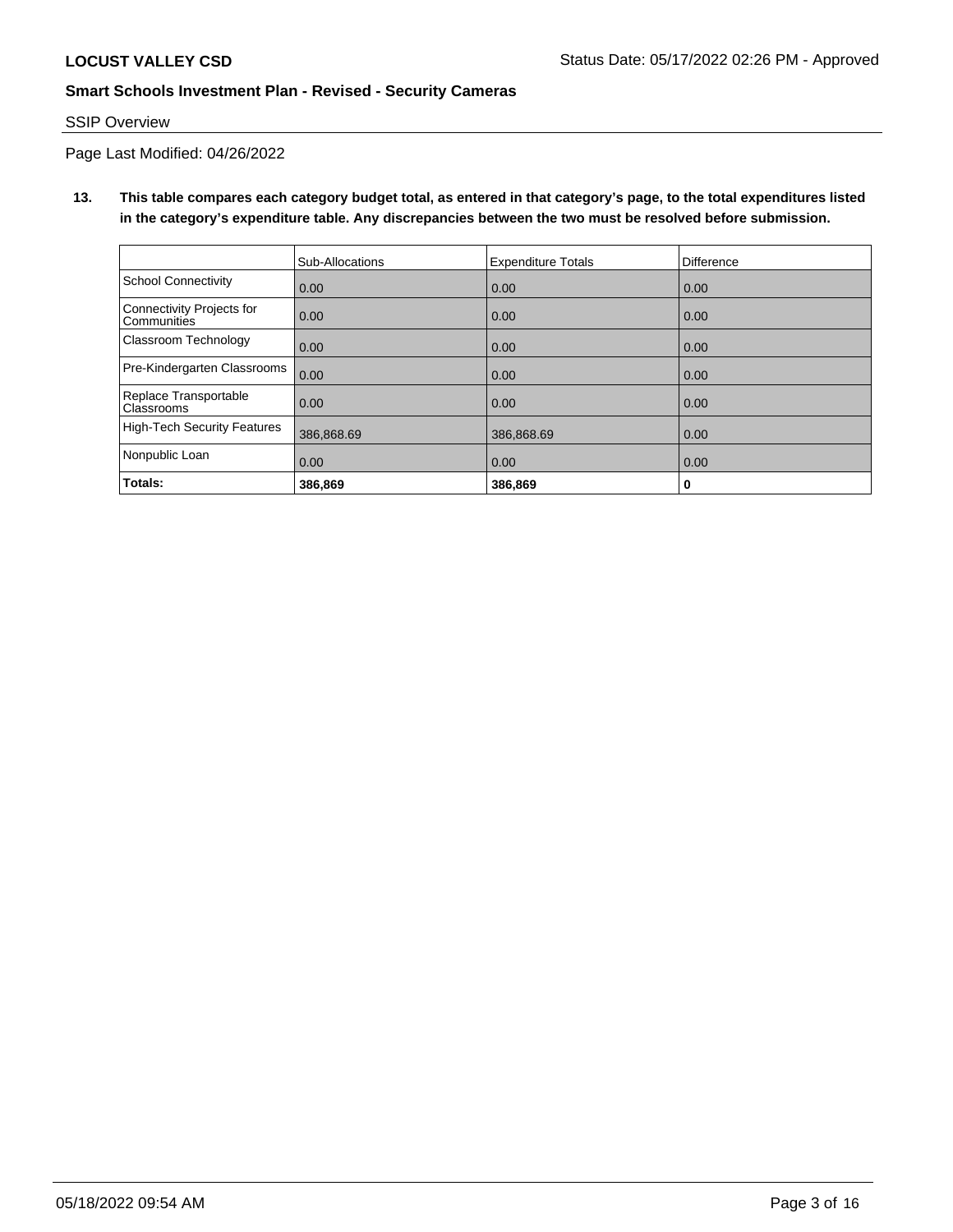### School Connectivity

Page Last Modified: 05/12/2022

- **1. In order for students and faculty to receive the maximum benefit from the technology made available under the Smart Schools Bond Act, their school buildings must possess sufficient connectivity infrastructure to ensure that devices can be used during the school day. Smart Schools Investment Plans must demonstrate that:**
	- **• sufficient infrastructure that meets the Federal Communications Commission's 100 Mbps per 1,000 students standard currently exists in the buildings where new devices will be deployed, or**
	- **• is a planned use of a portion of Smart Schools Bond Act funds, or**
	- **• is under development through another funding source.**

**Smart Schools Bond Act funds used for technology infrastructure or classroom technology investments must increase the number of school buildings that meet or exceed the minimum speed standard of 100 Mbps per 1,000 students and staff within 12 months. This standard may be met on either a contracted 24/7 firm service or a "burstable" capability. If the standard is met under the burstable criteria, it must be:**

**1. Specifically codified in a service contract with a provider, and**

**2. Guaranteed to be available to all students and devices as needed, particularly during periods of high demand, such as computer-based testing (CBT) periods.**

**Please describe how your district already meets or is planning to meet this standard within 12 months of plan submission.**

- **1a. If a district believes that it will be impossible to meet this standard within 12 months, it may apply for a waiver of this requirement, as described on the Smart Schools website. The waiver must be filed and approved by SED prior to submitting this survey.**
	- By checking this box, you are certifying that the school district has an approved waiver of this requirement on file with the New York State Education Department.
- **2. Connectivity Speed Calculator (Required). If the district currently meets the required speed, enter "Currently Met" in the last box: Expected Date When Required Speed Will be Met.**

|                         | l Number of<br><b>Students</b> | Required Speed<br>l in Mbps | Current Speed in Expected Speed<br><b>Mbps</b> | to be Attained | Expected Date<br>When Required<br>Within 12 Months 1Speed Will be Met |
|-------------------------|--------------------------------|-----------------------------|------------------------------------------------|----------------|-----------------------------------------------------------------------|
| <b>Calculated Speed</b> | (No Response)                  | $\vert 0.00 \vert$          | (No Response)                                  | (No Response)  | (No Response)                                                         |

- **3. Describe how you intend to use Smart Schools Bond Act funds for high-speed broadband and/or wireless connectivity projects in school buildings.**
- **4. Describe the linkage between the district's District Instructional Technology Plan and how the proposed projects will improve teaching and learning. (There should be a link between your response to this question and your responses to Question 1 in Section IV - NYSED Initiatives Alignment: "Explain how the district use of instructional technology will serve as a part of a comprehensive and sustained effort to support rigorous academic standards attainment and performance improvement for students."**

**Your answer should also align with your answers to the questions in Section II - Strategic Technology Planning and the associated Action Steps in Section III - Action Plan.)**

(No Response)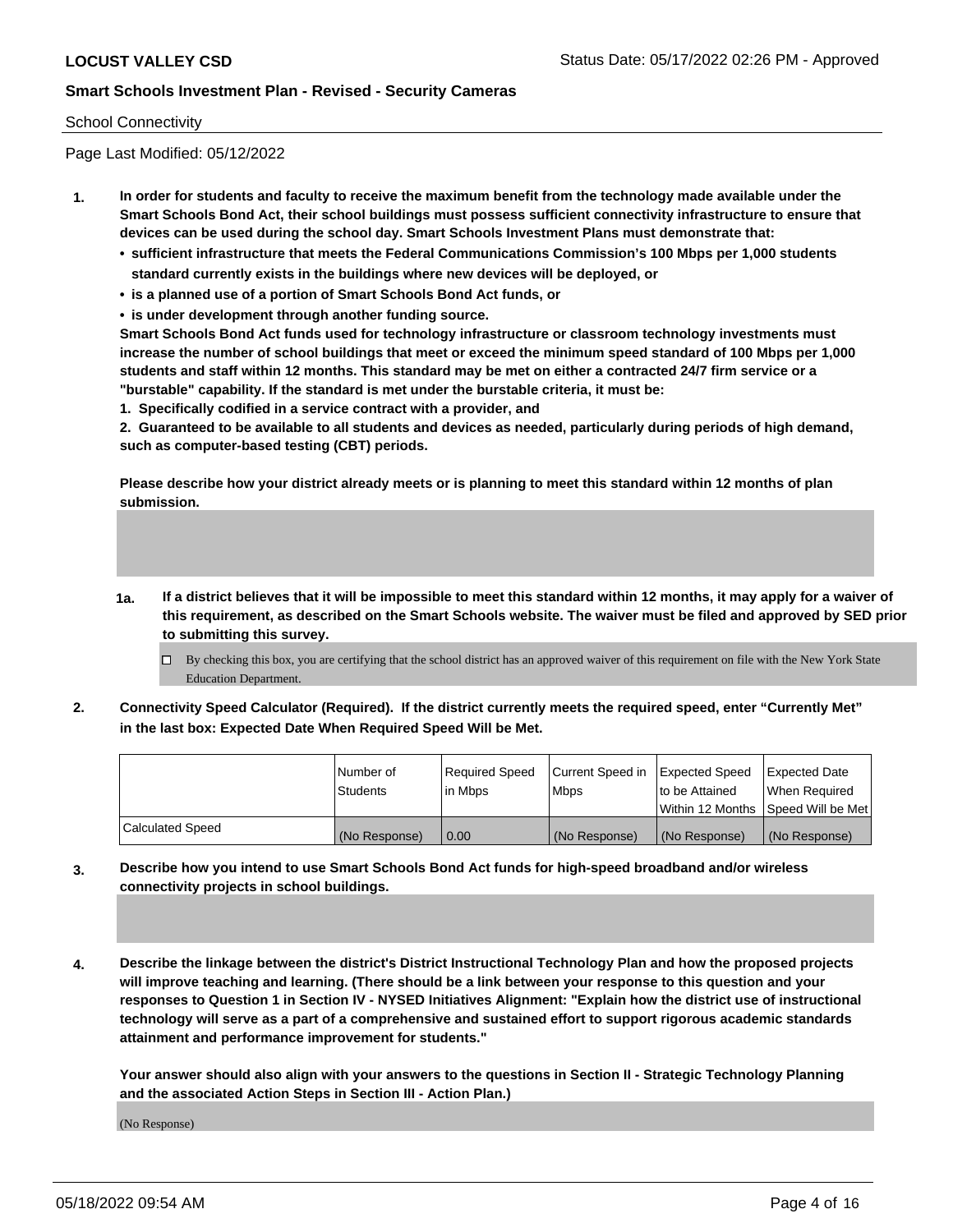#### School Connectivity

Page Last Modified: 05/12/2022

**5. If the district wishes to have students and staff access the Internet from wireless devices within the school building, or in close proximity to it, it must first ensure that it has a robust Wi-Fi network in place that has sufficient bandwidth to meet user demand.**

**Please describe how you have quantified this demand and how you plan to meet this demand.**

(No Response)

**6. Smart Schools plans with any expenditures in the School Connectivity category require a project number from the Office of Facilities Planning. Districts must submit an SSBA LOI and receive project numbers prior to submitting the SSIP. As indicated on the LOI, some projects may be eligible for a streamlined review and will not require a building permit.**

**Please indicate on a separate row each project number given to you by the Office of Facilities Planning.**

| <b>Project Number</b> |  |
|-----------------------|--|
| (No Response)         |  |

**7. Certain high-tech security and connectivity infrastructure projects may be eligible for an expedited review process as determined by the Office of Facilities Planning.**

**Was your project deemed eligible for streamlined review?**

(No Response)

#### **8. Include the name and license number of the architect or engineer of record.**

| Name          | I License Number |
|---------------|------------------|
| (No Response) | (No Response)    |

#### **9. Public Expenditures – Loanable (Counts toward the nonpublic loan calculation)**

| Select the allowable expenditure type.<br>Repeat to add another item under each type. | <b>PUBLIC</b> Items to be<br>l Purchased | Quantity         | Cost Per Item    | <b>Total Cost</b> |
|---------------------------------------------------------------------------------------|------------------------------------------|------------------|------------------|-------------------|
| (No Response)                                                                         | (No Response)                            | (No<br>Response) | (No<br>Response) | $\overline{0.00}$ |
|                                                                                       |                                          | -0               | 0.00             |                   |

### **10. Public Expenditures – Non-Loanable (Does not count toward nonpublic loan calculation)**

| Select the allowable expenditure | <b>PUBLIC</b> Items to be purchased | Quantity      | Cost per Item | <b>Total Cost</b> |
|----------------------------------|-------------------------------------|---------------|---------------|-------------------|
| type.                            |                                     |               |               |                   |
| Repeat to add another item under |                                     |               |               |                   |
| each type.                       |                                     |               |               |                   |
| (No Response)                    | (No Response)                       | (No Response) | (No Response) | 0.00              |
|                                  |                                     | -0            | 0.00          |                   |

### **11. Final 2014-15 BEDS Enrollment to calculate Nonpublic Sharing Requirement (no changes allowed.)**

|            | <b>Public Enrollment</b> | Nonpublic Enrollment | <b>Total Enrollment</b> | Nonpublic Percentage |
|------------|--------------------------|----------------------|-------------------------|----------------------|
| Enrollment | 2.159                    | 427                  | 2.586.00                | 16.51                |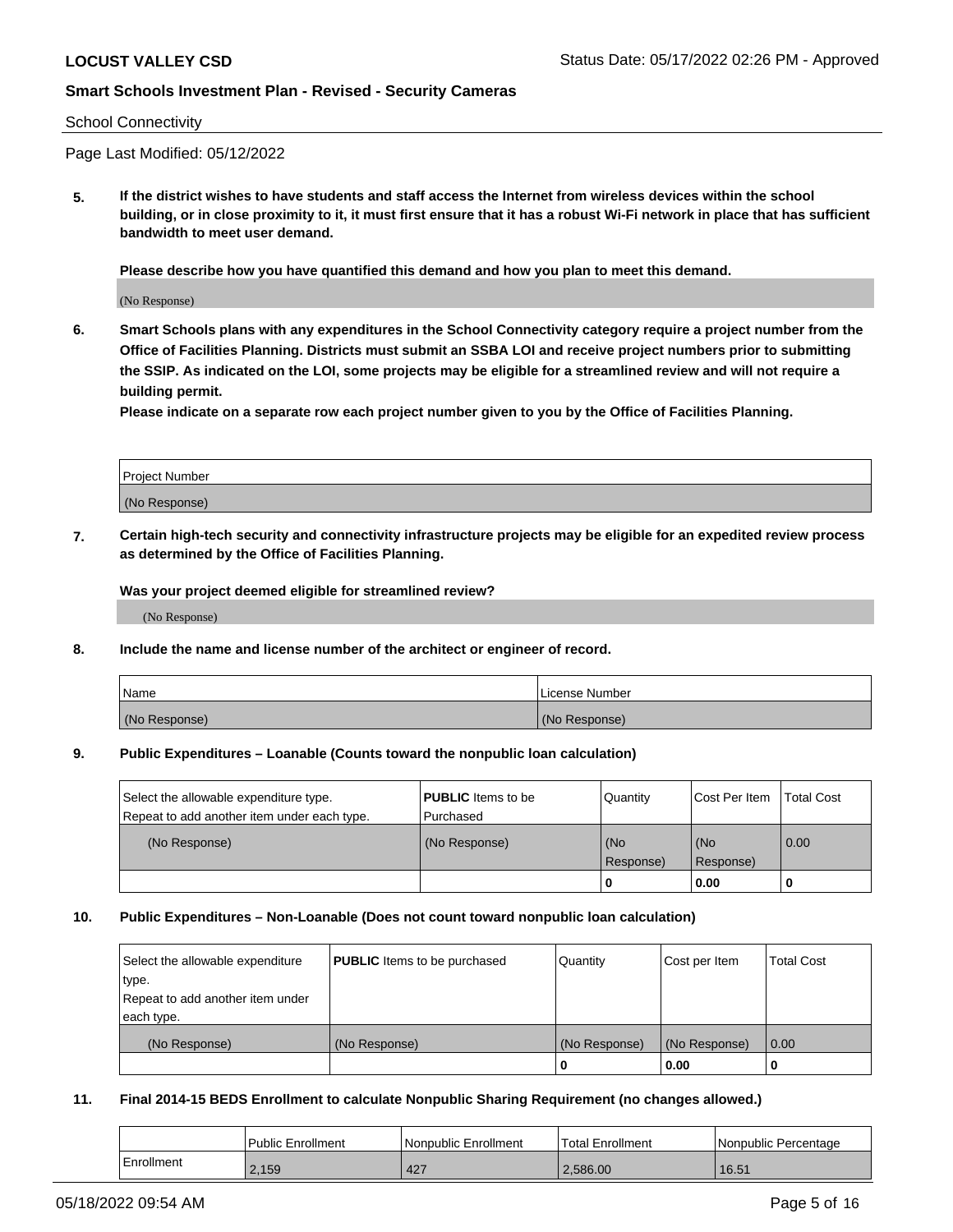# School Connectivity

Page Last Modified: 05/12/2022

## **12. Total Public Budget - Loanable (Counts toward the nonpublic loan calculation)**

|                                                  | <b>Public Allocations</b> | <b>Estimated Nonpublic Loan</b><br>Amount | <b>Estimated Total Sub-Allocations</b> |
|--------------------------------------------------|---------------------------|-------------------------------------------|----------------------------------------|
| Network/Access Costs                             | (No Response)             | 0.00                                      | 0.00                                   |
| School Internal Connections and   <br>Components | (No Response)             | 0.00                                      | 0.00                                   |
| Other                                            | 0.00                      | 0.00                                      | 0.00                                   |
| Totals:                                          | 0.00                      |                                           | 0                                      |

### **13. Total Public Budget – Non-Loanable (Does not count toward the nonpublic loan calculation)**

|                                            | Sub-          |
|--------------------------------------------|---------------|
|                                            | Allocation    |
| Network/Access Costs                       | (No Response) |
| <b>Outside Plant Costs</b>                 | (No Response) |
| School Internal Connections and Components | 0.00          |
| <b>Professional Services</b>               | (No Response) |
| Testing                                    | (No Response) |
| <b>Other Upfront Costs</b>                 | (No Response) |
| <b>Other Costs</b>                         | (No Response) |
| Totals:                                    | 0.00          |

### **14. School Connectivity Totals**

|                          | Total Sub-Allocations |
|--------------------------|-----------------------|
| Total Loanable Items     | 0.00                  |
| Total Non-Ioanable Items | 0.00                  |
| Totals:                  | 0                     |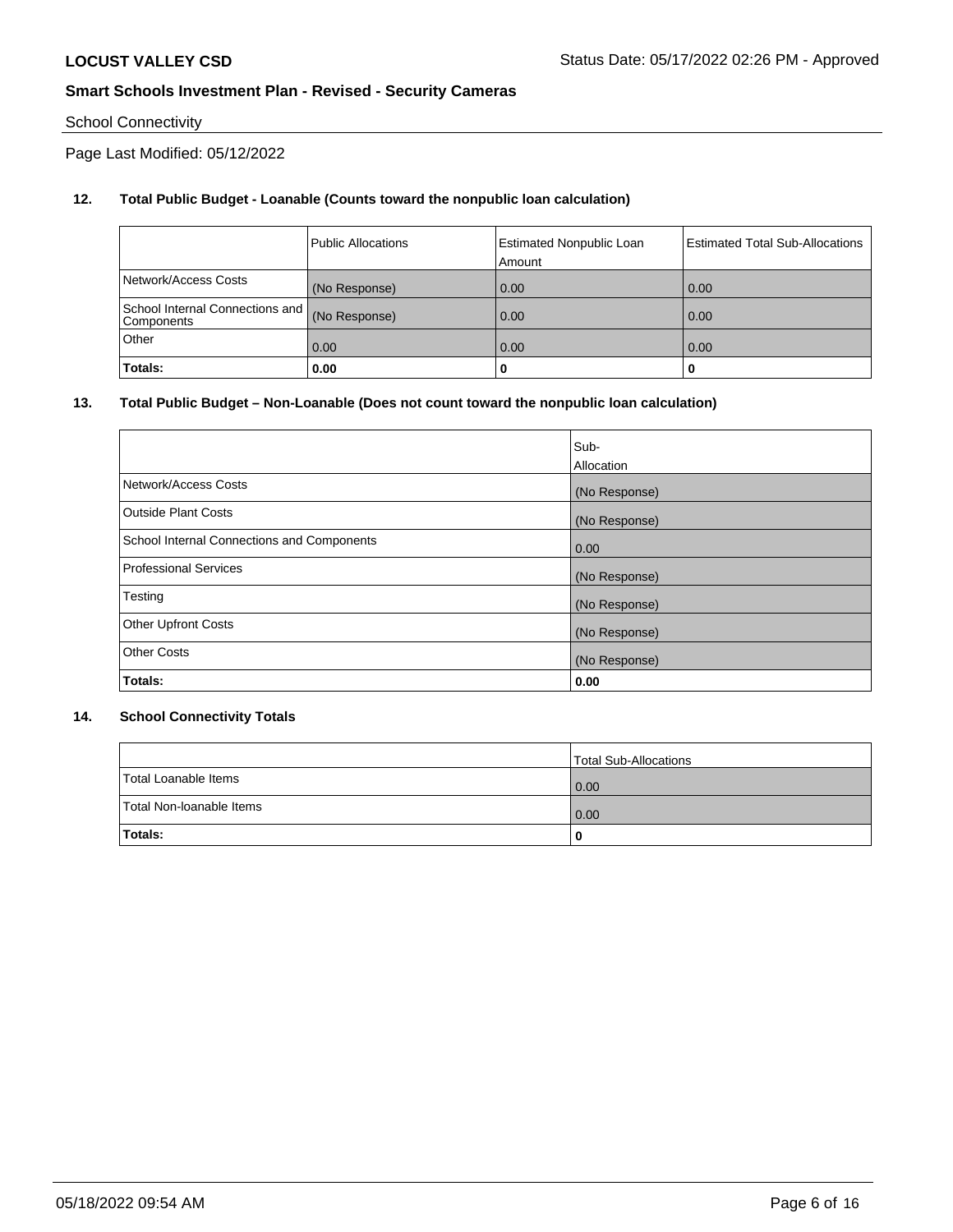Community Connectivity (Broadband and Wireless)

Page Last Modified: 09/29/2020

**1. Describe how you intend to use Smart Schools Bond Act funds for high-speed broadband and/or wireless connectivity projects in the community.**

(No Response)

**2. Please describe how the proposed project(s) will promote student achievement and increase student and/or staff access to the Internet in a manner that enhances student learning and/or instruction outside of the school day and/or school building.**

(No Response)

**3. Community connectivity projects must comply with all the necessary local building codes and regulations (building and related permits are not required prior to plan submission).**

 $\Box$  I certify that we will comply with all the necessary local building codes and regulations.

**4. Please describe the physical location of the proposed investment.**

(No Response)

**5. Please provide the initial list of partners participating in the Community Connectivity Broadband Project, along with their Federal Tax Identification (Employer Identification) number.**

| <b>Project Partners</b> | 'Federal ID # |
|-------------------------|---------------|
| (No Response)           | (No Response) |

**6. Please detail the type, quantity, per unit cost and total cost of the eligible items under each sub-category.**

| Select the allowable expenditure | Item to be purchased | Quantity      | Cost per Item | <b>Total Cost</b> |
|----------------------------------|----------------------|---------------|---------------|-------------------|
| type.                            |                      |               |               |                   |
| Repeat to add another item under |                      |               |               |                   |
| each type.                       |                      |               |               |                   |
| (No Response)                    | (No Response)        | (No Response) | (No Response) | 0.00              |
|                                  |                      | 0             | 0.00          |                   |

**7. If you are submitting an allocation for Community Connectivity, complete this table.**

**Note that the calculated Total at the bottom of the table must equal the Total allocation for this category that you entered in the SSIP Overview overall budget.**

|                                    | Sub-Allocation |
|------------------------------------|----------------|
| Network/Access Costs               | (No Response)  |
| Outside Plant Costs                | (No Response)  |
| <b>Tower Costs</b>                 | (No Response)  |
| <b>Customer Premises Equipment</b> | (No Response)  |
| Professional Services              | (No Response)  |
| Testing                            | (No Response)  |
| <b>Other Upfront Costs</b>         | (No Response)  |
| <b>Other Costs</b>                 | (No Response)  |
| Totals:                            | 0.00           |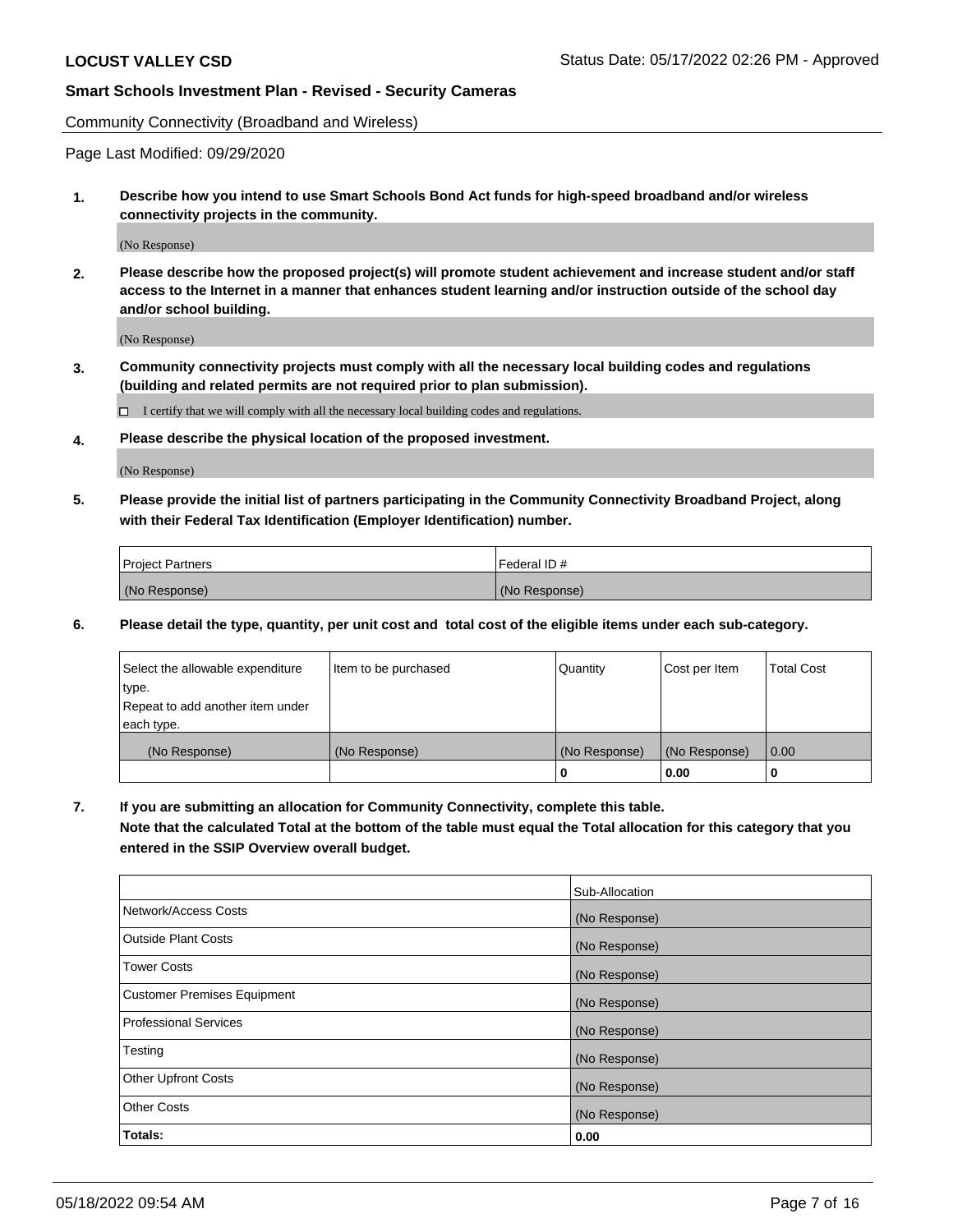### Classroom Learning Technology

Page Last Modified: 09/29/2020

**1. In order for students and faculty to receive the maximum benefit from the technology made available under the Smart Schools Bond Act, their school buildings must possess sufficient connectivity infrastructure to ensure that devices can be used during the school day. Smart Schools Investment Plans must demonstrate that sufficient infrastructure that meets the Federal Communications Commission's 100 Mbps per 1,000 students standard currently exists in the buildings where new devices will be deployed, or is a planned use of a portion of Smart Schools Bond Act funds, or is under development through another funding source.**

**Smart Schools Bond Act funds used for technology infrastructure or classroom technology investments must increase the number of school buildings that meet or exceed the minimum speed standard of 100 Mbps per 1,000 students and staff within 12 months. This standard may be met on either a contracted 24/7 firm service or a "burstable" capability. If the standard is met under the burstable criteria, it must be:**

**1. Specifically codified in a service contract with a provider, and**

**2. Guaranteed to be available to all students and devices as needed, particularly during periods of high demand, such as computer-based testing (CBT) periods.**

**Please describe how your district already meets or is planning to meet this standard within 12 months of plan submission.**

(No Response)

- **1a. If a district believes that it will be impossible to meet this standard within 12 months, it may apply for a waiver of this requirement, as described on the Smart Schools website. The waiver must be filed and approved by SED prior to submitting this survey.**
	- By checking this box, you are certifying that the school district has an approved waiver of this requirement on file with the New York State Education Department.
- **2. Connectivity Speed Calculator (Required). If the district currently meets the required speed, enter "Currently Met" in the last box: Expected Date When Required Speed Will be Met.**

|                  | Number of     | Required Speed | Current Speed in | Expected Speed | Expected Date                           |
|------------------|---------------|----------------|------------------|----------------|-----------------------------------------|
|                  | Students      | lin Mbps       | <b>Mbps</b>      | to be Attained | When Required                           |
|                  |               |                |                  |                | l Within 12 Months ISpeed Will be Met l |
| Calculated Speed | (No Response) | 0.00           | (No Response)    | (No Response)  | (No Response)                           |

**3. If the district wishes to have students and staff access the Internet from wireless devices within the school building, or in close proximity to it, it must first ensure that it has a robust Wi-Fi network in place that has sufficient bandwidth to meet user demand.**

**Please describe how you have quantified this demand and how you plan to meet this demand.**

(No Response)

**4. All New York State public school districts are required to complete and submit an Instructional Technology Plan survey to the New York State Education Department in compliance with Section 753 of the Education Law and per Part 100.12 of the Commissioner's Regulations.**

**Districts that include educational technology purchases as part of their Smart Schools Investment Plan must have a submitted and approved Instructional Technology Plan survey on file with the New York State Education Department.**

- By checking this box, you are certifying that the school district has an approved Instructional Technology Plan survey on file with the New York State Education Department.
- **5. Describe the devices you intend to purchase and their compatibility with existing or planned platforms or systems. Specifically address the adequacy of each facility's electrical, HVAC and other infrastructure necessary to install and support the operation of the planned technology.**

(No Response)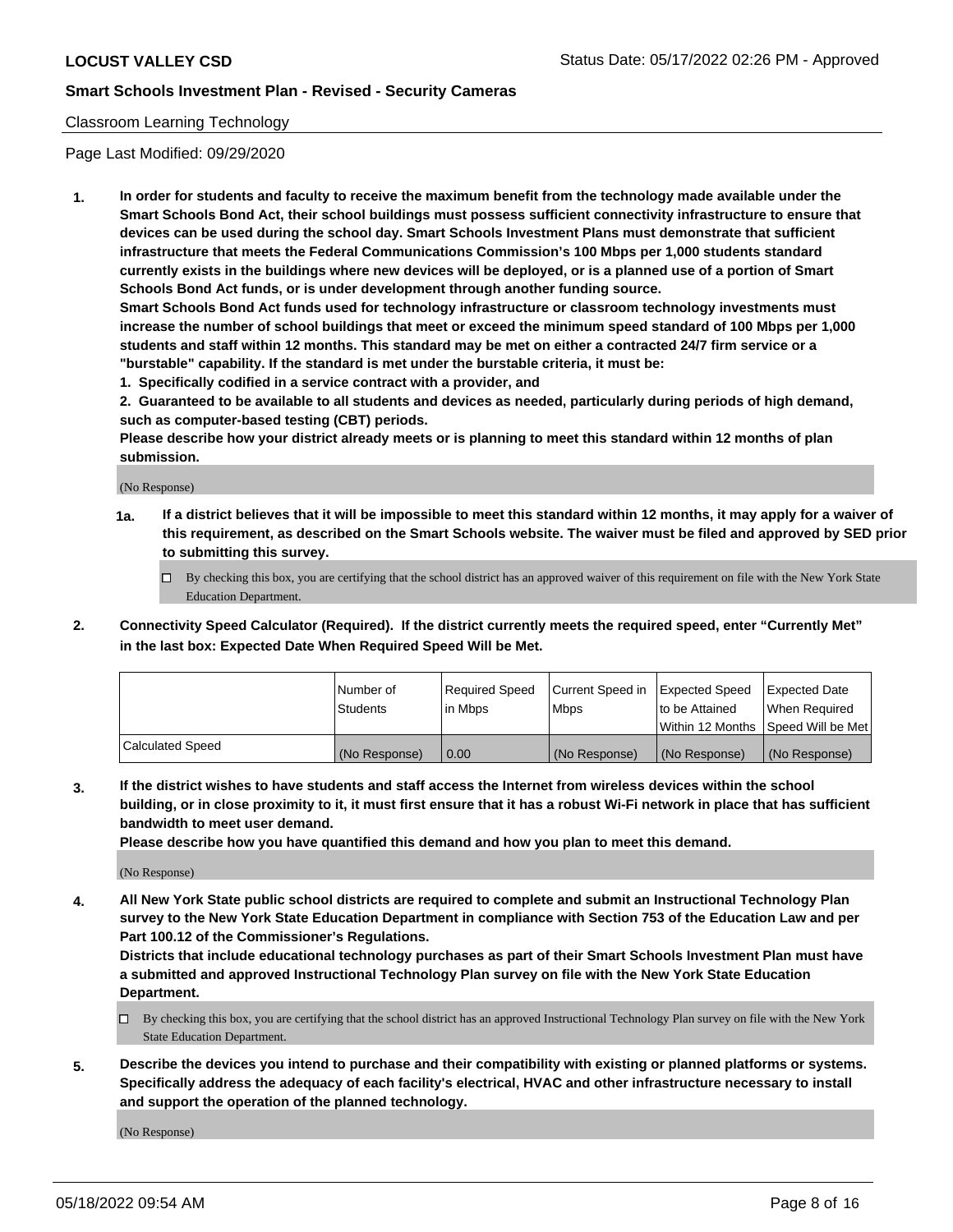### Classroom Learning Technology

Page Last Modified: 09/29/2020

- **6. Describe how the proposed technology purchases will:**
	- **> enhance differentiated instruction;**
	- **> expand student learning inside and outside the classroom;**
	- **> benefit students with disabilities and English language learners; and**
	- **> contribute to the reduction of other learning gaps that have been identified within the district.**

**The expectation is that districts will place a priority on addressing the needs of students who struggle to succeed in a rigorous curriculum. Responses in this section should specifically address this concern and align with the district's Instructional Technology Plan (in particular Question 2 of E. Curriculum and Instruction: "Does the district's instructional technology plan address the needs of students with disabilities to ensure equitable access to instruction, materials and assessments?" and Question 3 of the same section: "Does the district's instructional technology plan address the provision of assistive technology specifically for students with disabilities to ensure access to and participation in the general curriculum?")**

**In addition, describe how the district ensures equitable access to instruction, materials and assessments and participation in the general curriculum for both SWD and English Language Learners/Multilingual Learners (ELL/MLL) students.**

**Please note: If this plan has been identified as a Remote Learning Plan to be submitted and reviewed on an expedited basis, the district should explain how this plan will facilitate remote and hybrid learning, in lieu of responding to the question above.**

(No Response)

**7. Where appropriate, describe how the proposed technology purchases will enhance ongoing communication with parents and other stakeholders and help the district facilitate technology-based regional partnerships, including distance learning and other efforts.**

(No Response)

**8. Describe the district's plan to provide professional development to ensure that administrators, teachers and staff can employ the technology purchased to enhance instruction successfully.**

**Note: This response should be aligned and expanded upon in accordance with your district's response to Question 1 of F. Professional Development of your Instructional Technology Plan: "Please provide a summary of professional development offered to teachers and staff, for the time period covered by this plan, to support technology to enhance teaching and learning. Please include topics, audience and method of delivery within your summary."**

**Please note: If this plan has been identified as a Remote Learning Plan to be submitted and reviewed on an expedited basis, the district should provide a statement confirming that the district has provided or will provide professional development on these devices to its staff, in lieu of responding to the question above.**

(No Response)

**9. Districts must contact one of the SUNY/CUNY teacher preparation programs listed on the document on the left side of the page that supplies the largest number of the district's new teachers to request advice on innovative uses and best practices at the intersection of pedagogy and educational technology.**

- By checking this box, you certify that you have contacted the SUNY/CUNY teacher preparation program that supplies the largest number of your new teachers to request advice on these issues.
- **9a. Please enter the name of the SUNY or CUNY Institution that you contacted.**

(No Response)

**9b. Enter the primary Institution phone number.**

(No Response)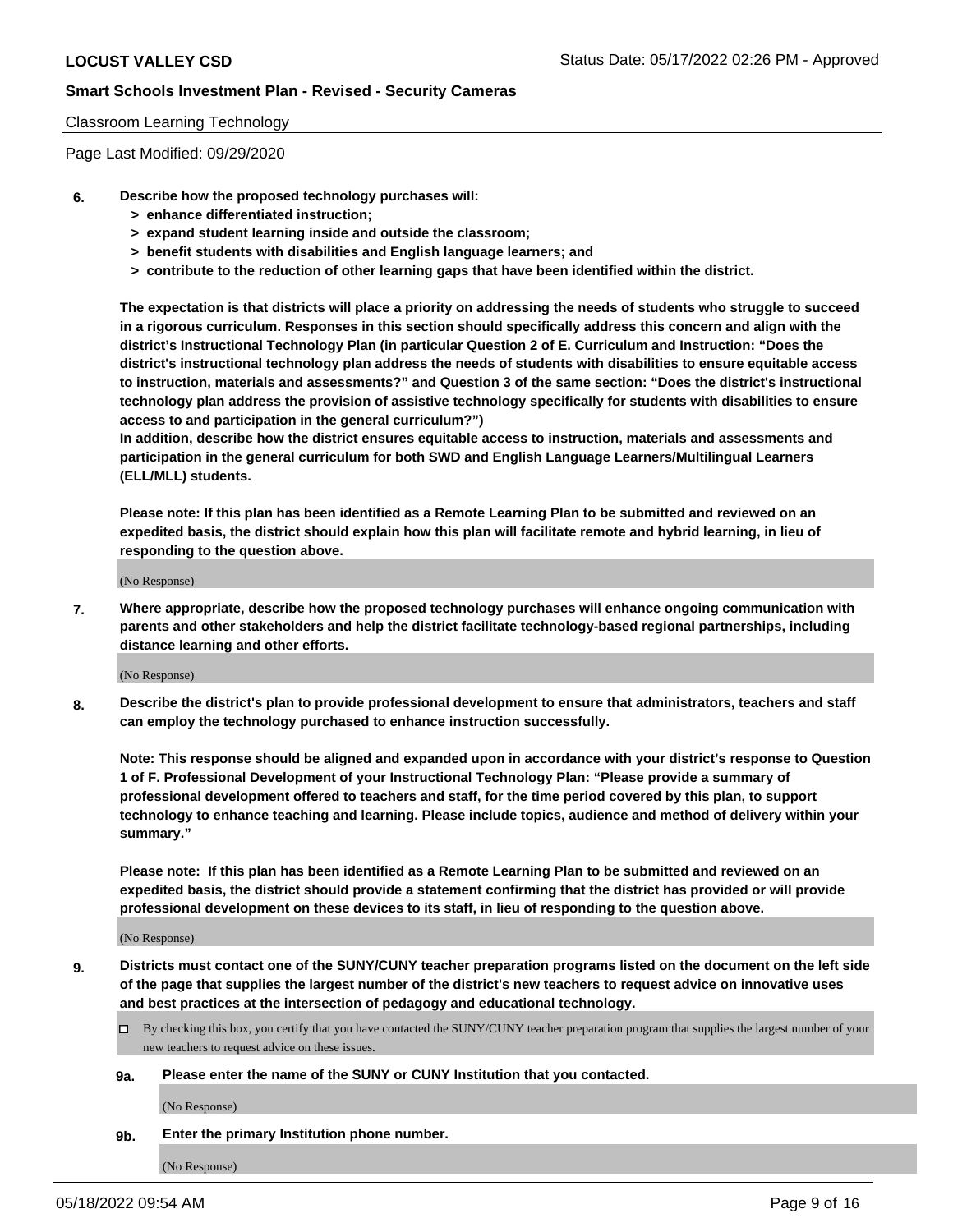### Classroom Learning Technology

Page Last Modified: 09/29/2020

**9c. Enter the name of the contact person with whom you consulted and/or will be collaborating with on innovative uses of technology and best practices.**

(No Response)

**10. To ensure the sustainability of technology purchases made with Smart Schools funds, districts must demonstrate a long-term plan to maintain and replace technology purchases supported by Smart Schools Bond Act funds. This sustainability plan shall demonstrate a district's capacity to support recurring costs of use that are ineligible for Smart Schools Bond Act funding such as device maintenance, technical support, Internet and wireless fees, maintenance of hotspots, staff professional development, building maintenance and the replacement of incidental items. Further, such a sustainability plan shall include a long-term plan for the replacement of purchased devices and equipment at the end of their useful life with other funding sources.**

 $\square$  By checking this box, you certify that the district has a sustainability plan as described above.

**11. Districts must ensure that devices purchased with Smart Schools Bond funds will be distributed, prepared for use, maintained and supported appropriately. Districts must maintain detailed device inventories in accordance with generally accepted accounting principles.**

By checking this box, you certify that the district has a distribution and inventory management plan and system in place.

**12. Please detail the type, quantity, per unit cost and total cost of the eligible items under each sub-category.**

| type.<br>Repeat to add another item under<br>each type. |               |                    |                       |      |
|---------------------------------------------------------|---------------|--------------------|-----------------------|------|
| (No Response)                                           | (No Response) | (No Response)<br>U | (No Response)<br>0.00 | 0.00 |

## **13. Final 2014-15 BEDS Enrollment to calculate Nonpublic Sharing Requirement (no changes allowed.)**

|            | Public Enrollment | Nonpublic Enrollment | <b>Total Enrollment</b> | Nonpublic<br>l Percentage |
|------------|-------------------|----------------------|-------------------------|---------------------------|
| Enrollment | 2.159             | 427                  | 2.586.00                | 16.51                     |

### **14. If you are submitting an allocation for Classroom Learning Technology complete this table.**

|                          | Public School Sub-Allocation | <b>Estimated Nonpublic Loan</b><br>Amount | Estimated Total Public and<br>Nonpublic Sub-Allocation |
|--------------------------|------------------------------|-------------------------------------------|--------------------------------------------------------|
|                          |                              | (Based on Percentage Above)               |                                                        |
| Interactive Whiteboards  | (No Response)                | 0.00                                      | 0.00                                                   |
| <b>Computer Servers</b>  | (No Response)                | 0.00                                      | 0.00                                                   |
| <b>Desktop Computers</b> | (No Response)                | 0.00                                      | 0.00                                                   |
| <b>Laptop Computers</b>  | (No Response)                | 0.00                                      | 0.00                                                   |
| <b>Tablet Computers</b>  | (No Response)                | 0.00                                      | 0.00                                                   |
| Other Costs              | (No Response)                | 0.00                                      | 0.00                                                   |
| Totals:                  | 0.00                         | 0                                         | 0                                                      |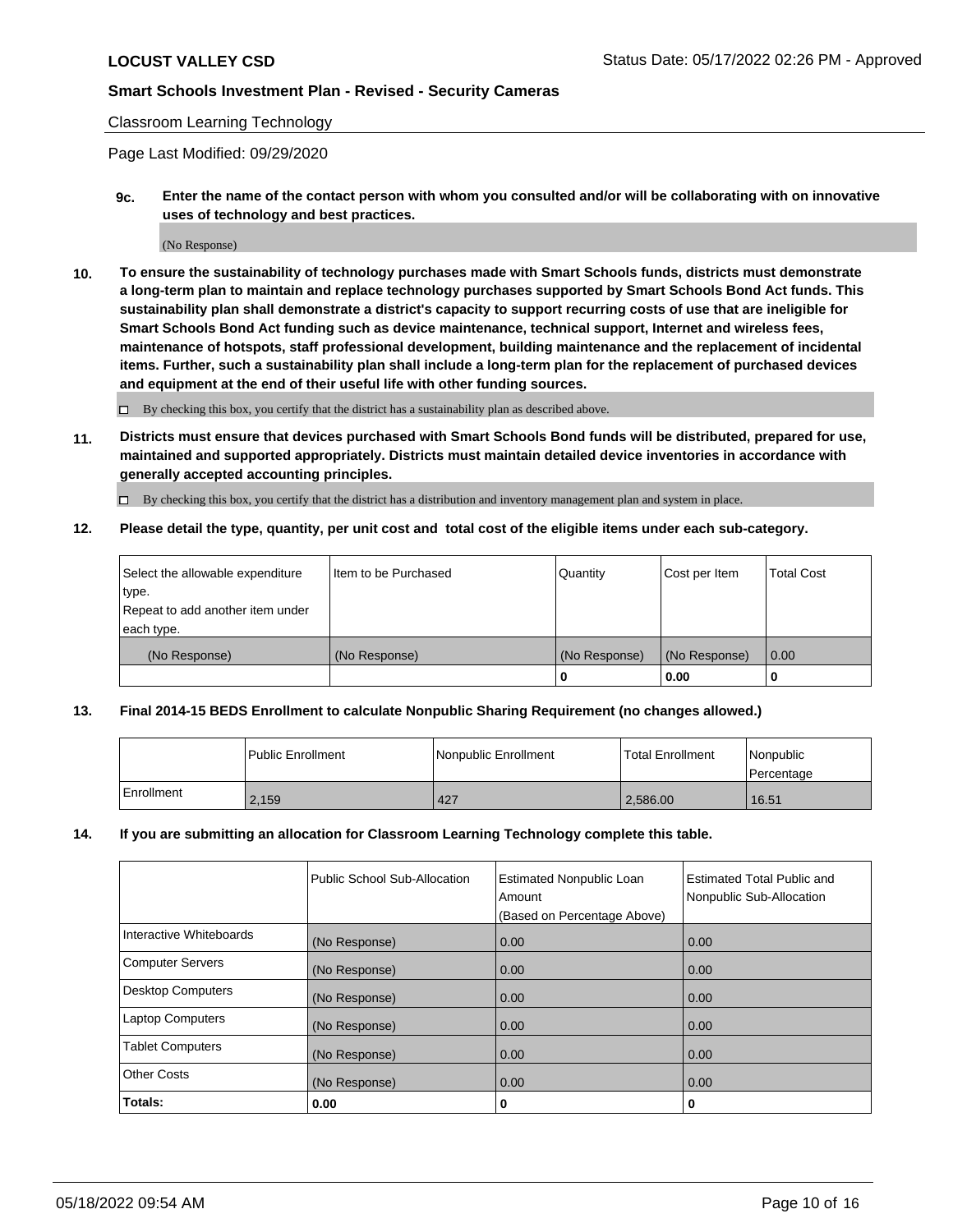### Pre-Kindergarten Classrooms

Page Last Modified: 09/29/2020

**1. Provide information regarding how and where the district is currently serving pre-kindergarten students and justify the need for additional space with enrollment projections over 3 years.**

(No Response)

- **2. Describe the district's plan to construct, enhance or modernize education facilities to accommodate prekindergarten programs. Such plans must include:**
	- **Specific descriptions of what the district intends to do to each space;**
	- **An affirmation that new pre-kindergarten classrooms will contain a minimum of 900 square feet per classroom;**
	- **The number of classrooms involved;**
	- **The approximate construction costs per classroom; and**
	- **Confirmation that the space is district-owned or has a long-term lease that exceeds the probable useful life of the improvements.**

(No Response)

**3. Smart Schools Bond Act funds may only be used for capital construction costs. Describe the type and amount of additional funds that will be required to support ineligible ongoing costs (e.g. instruction, supplies) associated with any additional pre-kindergarten classrooms that the district plans to add.**

(No Response)

**4. All plans and specifications for the erection, repair, enlargement or remodeling of school buildings in any public school district in the State must be reviewed and approved by the Commissioner. Districts that plan capital projects using their Smart Schools Bond Act funds will undergo a Preliminary Review Process by the Office of Facilities Planning.**

**Please indicate on a separate row each project number given to you by the Office of Facilities Planning.**

| Project Number |  |
|----------------|--|
| (No Response)  |  |

**5. Please detail the type, quantity, per unit cost and total cost of the eligible items under each sub-category.**

| Select the allowable expenditure          | Item to be purchased | Quantity      | Cost per Item | <b>Total Cost</b> |
|-------------------------------------------|----------------------|---------------|---------------|-------------------|
| type.<br>Repeat to add another item under |                      |               |               |                   |
| each type.                                |                      |               |               |                   |
| (No Response)                             | (No Response)        | (No Response) | (No Response) | 0.00              |
|                                           |                      | o             | 0.00          |                   |

**6. If you have made an allocation for Pre-Kindergarten Classrooms, complete this table.**

**Note that the calculated Total at the bottom of the table must equal the Total allocation for this category that you entered in the SSIP Overview overall budget.**

|                                          | Sub-Allocation |
|------------------------------------------|----------------|
| Construct Pre-K Classrooms               | (No Response)  |
| Enhance/Modernize Educational Facilities | (No Response)  |
| <b>Other Costs</b>                       | (No Response)  |
| Totals:                                  | 0.00           |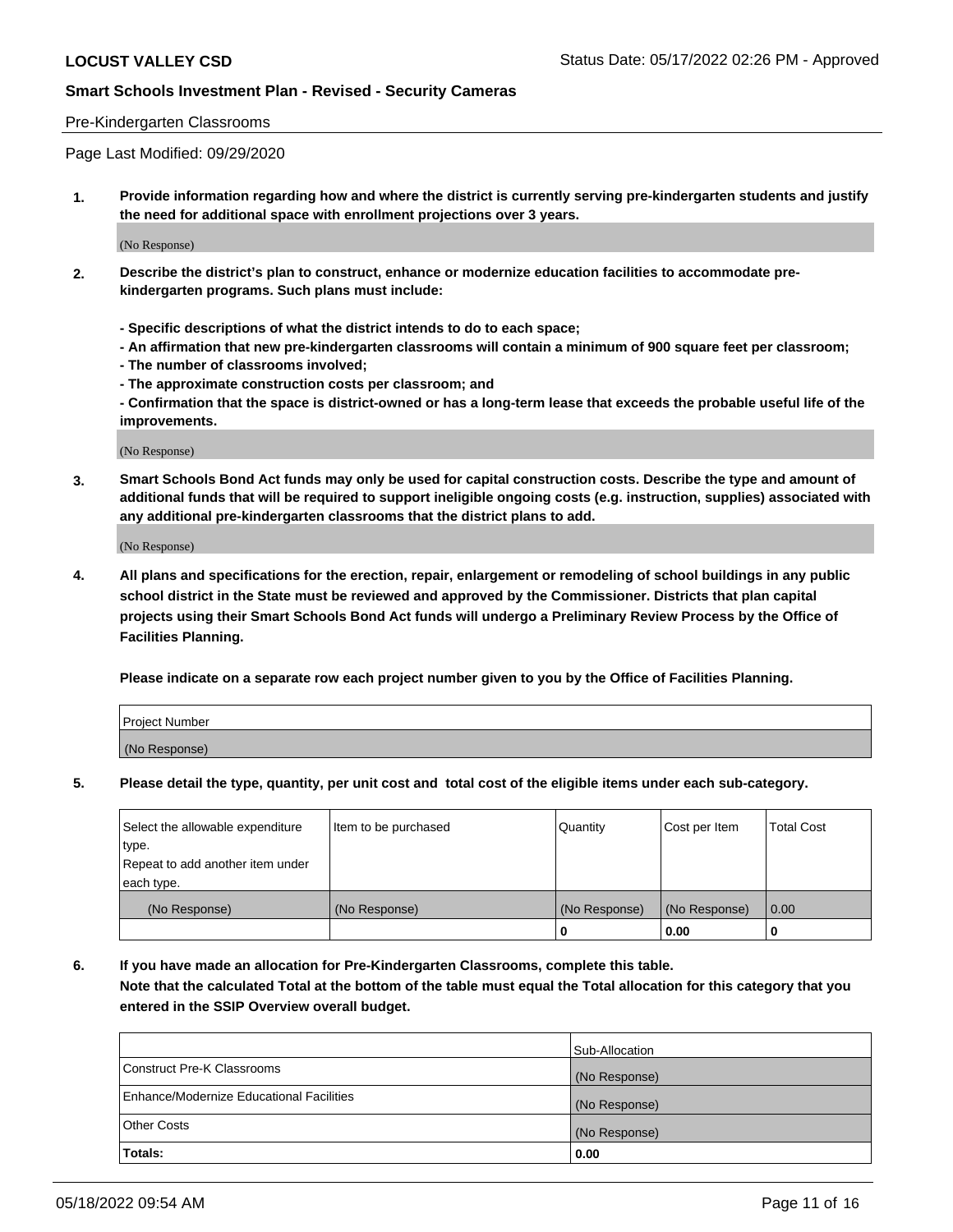#### Replace Transportable Classrooms

Page Last Modified: 09/29/2020

**1. Describe the district's plan to construct, enhance or modernize education facilities to provide high-quality instructional space by replacing transportable classrooms.**

(No Response)

**2. All plans and specifications for the erection, repair, enlargement or remodeling of school buildings in any public school district in the State must be reviewed and approved by the Commissioner. Districts that plan capital projects using their Smart Schools Bond Act funds will undergo a Preliminary Review Process by the Office of Facilities Planning.**

**Please indicate on a separate row each project number given to you by the Office of Facilities Planning.**

| <b>Project Number</b> |  |
|-----------------------|--|
| (No Response)         |  |

**3. For large projects that seek to blend Smart Schools Bond Act dollars with other funds, please note that Smart Schools Bond Act funds can be allocated on a pro rata basis depending on the number of new classrooms built that directly replace transportable classroom units.**

**If a district seeks to blend Smart Schools Bond Act dollars with other funds describe below what other funds are being used and what portion of the money will be Smart Schools Bond Act funds.**

(No Response)

**4. Please detail the type, quantity, per unit cost and total cost of the eligible items under each sub-category.**

| Select the allowable expenditure | Item to be purchased | Quantity      | Cost per Item | <b>Total Cost</b> |
|----------------------------------|----------------------|---------------|---------------|-------------------|
| type.                            |                      |               |               |                   |
| Repeat to add another item under |                      |               |               |                   |
| each type.                       |                      |               |               |                   |
| (No Response)                    | (No Response)        | (No Response) | (No Response) | 0.00              |
|                                  |                      | U             | 0.00          |                   |

**5. If you have made an allocation for Replace Transportable Classrooms, complete this table.**

**Note that the calculated Total at the bottom of the table must equal the Total allocation for this category that you entered in the SSIP Overview overall budget.**

| Enhance/Modernize Existing Instructional Space<br><b>Other Costs</b> | (No Response)         |
|----------------------------------------------------------------------|-----------------------|
| <b>Totals:</b>                                                       | (No Response)<br>0.00 |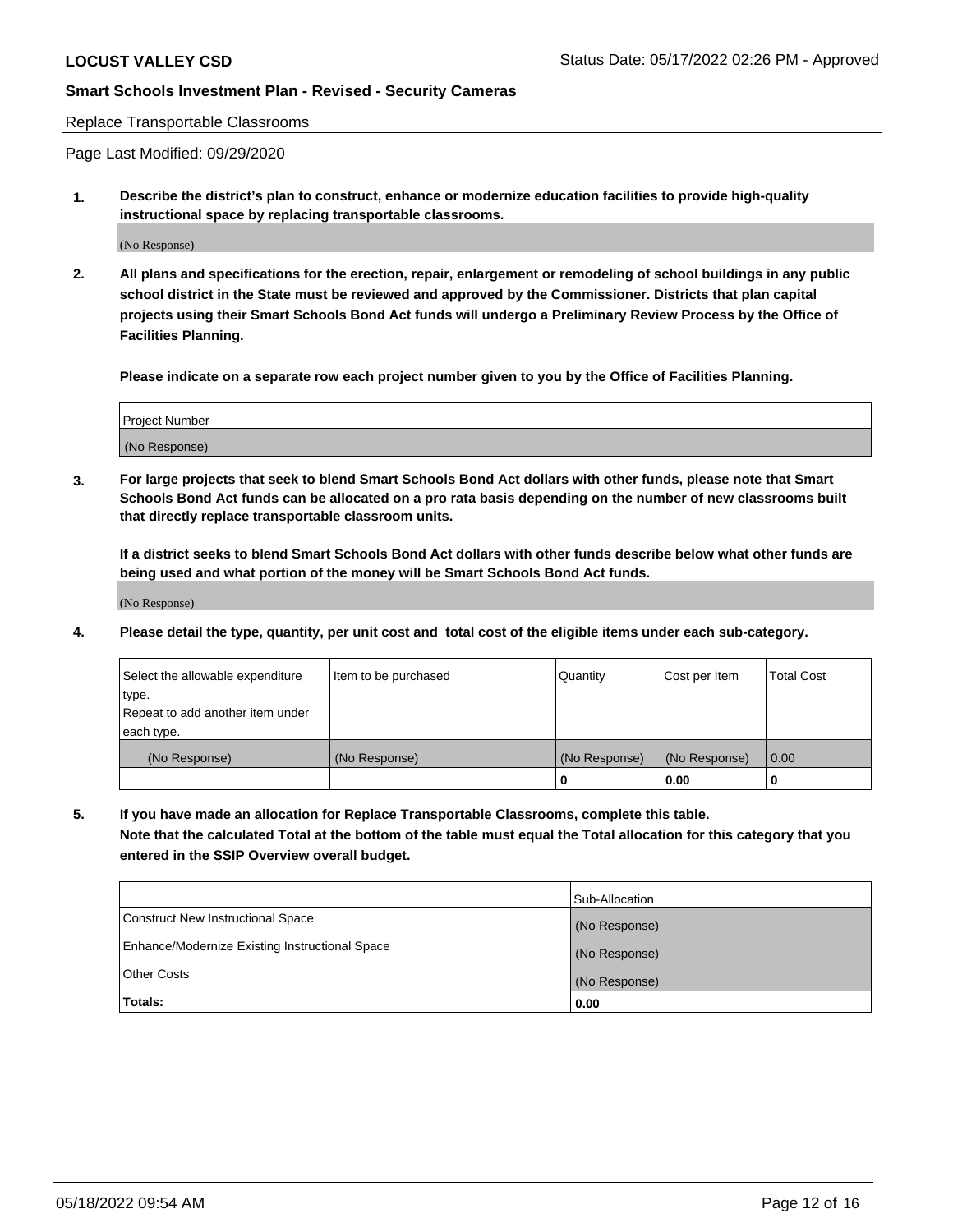### High-Tech Security Features

Page Last Modified: 04/26/2022

**1. Describe how you intend to use Smart Schools Bond Act funds to install high-tech security features in school buildings and on school campuses.**

We plan to purchase Verkada security cameras for all elementary schools, the administration building and the bus/maintenance garage.

**2. All plans and specifications for the erection, repair, enlargement or remodeling of school buildings in any public school district in the State must be reviewed and approved by the Commissioner. Smart Schools plans with any expenditures in the High-Tech Security category require a project number from the Office of Facilities Planning. Districts must submit an SSBA LOI and receive project numbers prior to submitting the SSIP. As indicated on the LOI, some projects may be eligible for a streamlined review and will not require a building permit. Please indicate on a separate row each project number given to you by the Office of Facilities Planning.**

| <b>Project Number</b> |  |
|-----------------------|--|
| 28-05-03-06-7-999-BA2 |  |

- **3. Was your project deemed eligible for streamlined Review?**
	- Yes
	- $\square$  No
	- **3a. Districts with streamlined projects must certify that they have reviewed all installations with their licensed architect or engineer of record, and provide that person's name and license number. The licensed professional must review the products and proposed method of installation prior to implementation and review the work during and after completion in order to affirm that the work was code-compliant, if requested.**

By checking this box, you certify that the district has reviewed all installations with a licensed architect or engineer of record.

**4. Include the name and license number of the architect or engineer of record.**

| Name                                | License Number |
|-------------------------------------|----------------|
| <b>Campbell Cassetta Architects</b> | 19902          |

**5. Please detail the type, quantity, per unit cost and total cost of the eligible items under each sub-category.**

| Select the allowable expenditure<br>type.<br>Repeat to add another item under | Item to be purchased                     | Quantity | Cost per Item | <b>Total Cost</b> |
|-------------------------------------------------------------------------------|------------------------------------------|----------|---------------|-------------------|
| each type.<br><b>Electronic Security System</b>                               | Verkada CM41 indoor mini dome<br>camera  | 96       | 879.27        | 84,409.92         |
| <b>Electronic Security System</b>                                             | CD42-E Outdoor Dome Camera               | 42       | 1,256.36      | 52,767.12         |
| <b>Electronic Security System</b>                                             | Verkada CB61-E Outdoor Bullet<br>Camera  | 26       | 1,907.29      | 49,589.54         |
| <b>Electronic Security System</b>                                             | Verkada Indoor/outdoor Fisheye<br>Camera | 25       | 1,979.27      | 49,481.75         |
| <b>Electronic Security System</b>                                             | Verkada L-Bracket Mount                  | 44       | 94.60         | 4,162.40          |
| <b>Electronic Security System</b>                                             | Verkada Angle Mount                      | 23       | 109.27        | 2,513.21          |
| <b>Electronic Security System</b>                                             | Verkada Pole Mount                       | 3        | 153.27        | 459.81            |
| <b>Electronic Security System</b>                                             | Verkada Corner Mount                     |          | 153.27        | 153.27            |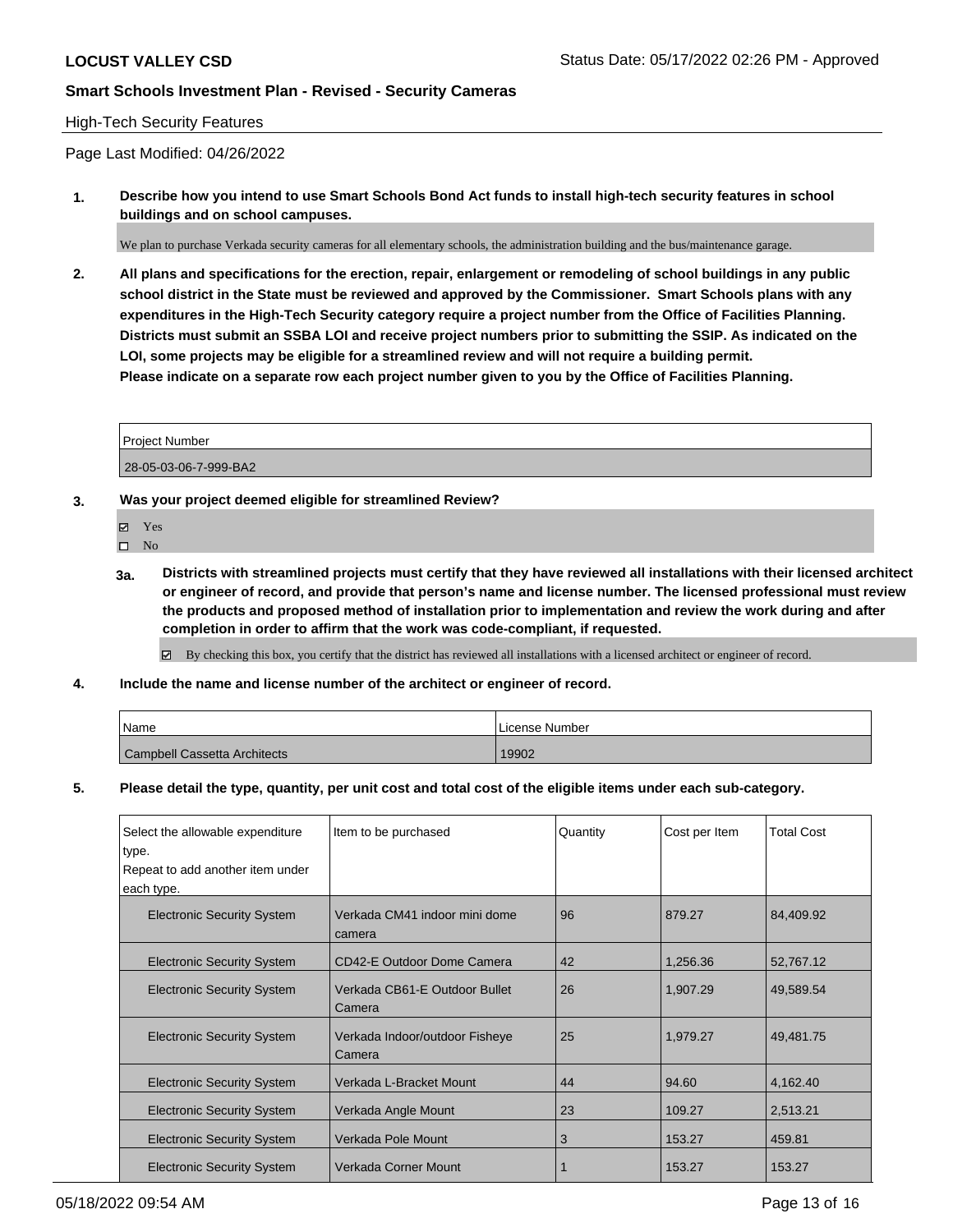# High-Tech Security Features

Page Last Modified: 04/26/2022

| Select the allowable expenditure  | Item to be purchased                   | Quantity       | Cost per Item | <b>Total Cost</b> |
|-----------------------------------|----------------------------------------|----------------|---------------|-------------------|
| type.                             |                                        |                |               |                   |
| Repeat to add another item under  |                                        |                |               |                   |
| each type.                        |                                        |                |               |                   |
| <b>Electronic Security System</b> | VerkadaSV11 Environmental Sensor       | 4              | 732.60        | 2,930.40          |
| <b>Electronic Security System</b> | Wireless Hub                           | 4              | 732.60        | 2,930.40          |
| <b>Electronic Security System</b> | <b>BR35 Wireless Water Leak Sensor</b> | $\overline{4}$ | 136.81        | 547.24            |
| <b>Electronic Security System</b> | Verkada 5 year license                 | 192            | 658.67        | 126,464.64        |
| <b>Electronic Security System</b> | 5 year SV11 license                    | 4              | 686.81        | 2,747.24          |
| <b>Electronic Security System</b> | 5 year wireless Alarm Hub License      | $\overline{4}$ | 686.81        | 2,747.24          |
| <b>Electronic Security System</b> | Verkada CD51 Outdoor                   |                | 1.099.31      | 1,099.31          |
| <b>Electronic Security System</b> | CD62-E Outdoor Dome Camera             | $\overline{2}$ | 1,932.60      | 3,865.20          |
|                                   |                                        | 475            | 13,198.81     | 386.869           |

**6. If you have made an allocation for High-Tech Security Features, complete this table. Enter each Sub-category Public Allocation based on the the expenditures listed in Table #5.**

|                                                      | Sub-Allocation |
|------------------------------------------------------|----------------|
| Capital-Intensive Security Project (Standard Review) | (No Response)  |
| <b>Electronic Security System</b>                    | 386,868.69     |
| <b>Entry Control System</b>                          | (No Response)  |
| Approved Door Hardening Project                      | (No Response)  |
| <b>Other Costs</b>                                   | (No Response)  |
| Totals:                                              | 386,868.69     |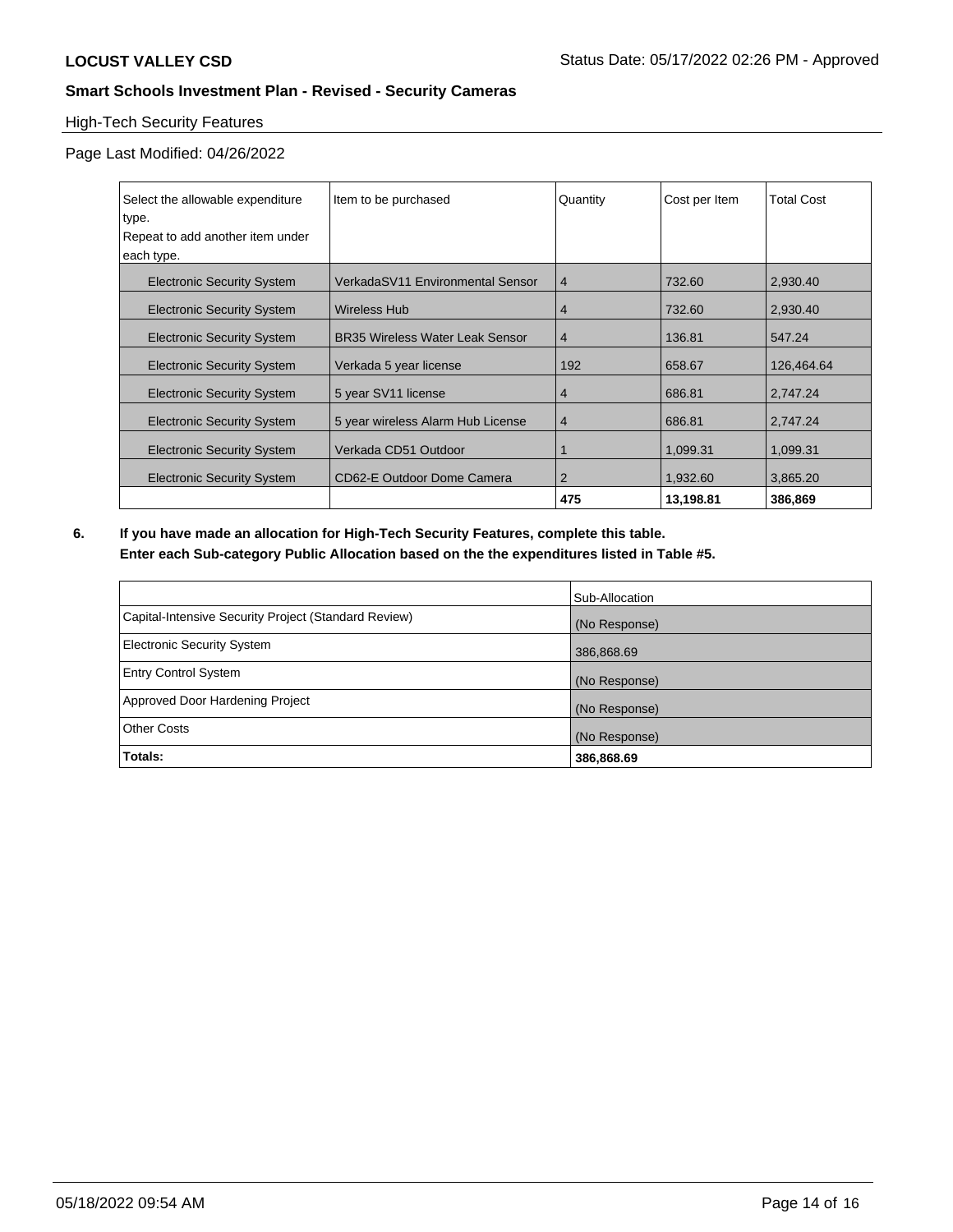### Non-Public Schools

Page Last Modified: 03/23/2022

**1. Describe your plan to utilize SSBA funds to purchase devices and loan to the nonpublic schools within your district. Please specify what devices have been requested by the nonpublic schools. If the nonpublic schools have not finalized requests, the district should provide the date nonpublic schools will submit the request by.**

**Please note: If this plan has been identified as a Remote Learning Plan to be submitted and reviewed on an expedited basis, the district should state that they will reach out to the nonpublic schools upon submission of the application, in lieu of responding to the question above.**

(No Response)

- **2. A final Smart Schools Investment Plan cannot be approved until school authorities have adopted regulations specifying the date by which requests from nonpublic schools for the purchase and loan of Smart Schools Bond Act classroom technology must be received by the district.**
	- By checking this box, you certify that you have such a plan and associated regulations in place that have been made public.
	- **2a. Please enter the date each year nonpublic schools must request loanable items from the school district. This date cannot be earlier than June 1 of the previous school year.**

(No Response)

### **3. Final 2014-15 BEDS Enrollment to calculate Nonpublic Sharing Requirement (no changes allowed.)**

|            | <b>Public Enrollment</b> | Nonpublic Enrollment | Total Enrollment | l Nonpublic Percentage |
|------------|--------------------------|----------------------|------------------|------------------------|
| Enrollment | 2,159                    | 427                  | 2.586.00         | 16.51                  |

### **4. Nonpublic Loan Calculator**

|                                                        | Loanable     | Loanable         | Additional       | Estimated | Previously  | l Cumulative | <b>Final Per</b> | <b>Final Total</b> |
|--------------------------------------------------------|--------------|------------------|------------------|-----------|-------------|--------------|------------------|--------------------|
|                                                        | School       | <b>Classroom</b> | Nonpublic        | Per Pupil | Approved    | Per Pupil    | Pupil Loan       | ∣Loan              |
|                                                        | Connectivity | Technology       | Loan             | Amount -  | l Per Pupil | l Loan       | Amount -         | Amount -           |
|                                                        |              |                  | (Optional)       | This Plan | Amount(s)   | Amount       | This Plan        | This Plan          |
| <b>Required Nonpublic</b><br>Loan                      | 0.00         | 0.00             |                  | 0.00      | 0.00        | 0.00         | 0.00             | 0.00               |
| Final Adjusted Loan<br>- (If additional loan<br>funds) | 0.00         | 0.00             | (No<br>Response) | 0.00      | 0.00        | 0.00         | 0.00             | 0.00               |

### **5. Nonpublic Share**

|                                          | Final Per Pupil Amount | Final Nonpublic Loan Amount |
|------------------------------------------|------------------------|-----------------------------|
| Pending and Previously<br>Approved Plans | 0.00                   | 0.00                        |
| This Plan                                | 0.00                   | 0.00                        |
| Total                                    | 0.00                   | 0.00                        |

### **6. Distribution of Nonpublic Loan Amount by School**

| Nonpublic School Name          | 12018-19 K-12 Enrollment | Special Ed School? If Yes, not eligible |
|--------------------------------|--------------------------|-----------------------------------------|
| MILL NECK MANOR SCHOOL FOR THE |                          | Yes                                     |
| <b>DEAF</b>                    |                          |                                         |
| <b>PORTLEDGE SCHOOL</b>        | .487                     | No.                                     |

**7. Please detail the type, quantity and per unit cost of the eligible items under each sub-category.**